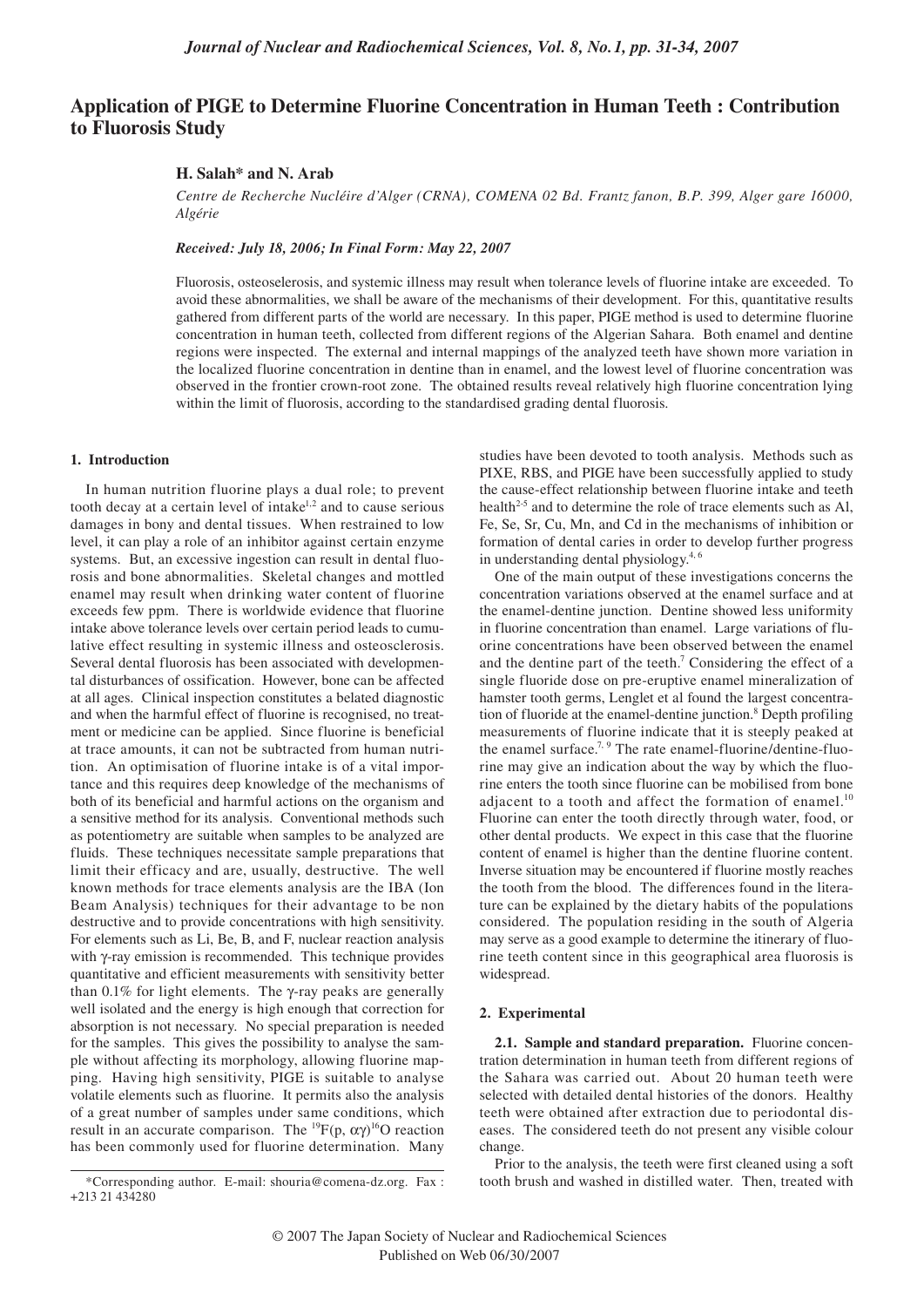$H<sub>2</sub>O<sub>2</sub>$  (10%) and HCl (10%) solutions to remove organic materials and the exterior layer, respectively. Each tooth was rinsed in deionised water, dried in a clean environment, and stored individually in containers. The teeth were cross-sectioned along the vertical plane to permit the analysis of both sides of the teeth; enamel and dentine. To avoid current variations, due to cumulative charges that may be resulted from bad electrical conductivity during the analysis, a thin (50 Å) layer of aluminium was evaporated on the teeth surfaces prior to the analysis.

Hydroxyapatite (HA) was synthesized from calcium and phosphorus precursors by a wet chemical method as reported in Reference 11, and used as standards. A 0.3 M aqueous solution of  $(NH_4)$ <sup>2</sup>HPO<sub>4</sub> was added, drop by drop, to a 0.5 M aqueous solution of CaCl<sub>2</sub> at 60 °C. The pH was adjusted to beyond 10 with concentrated NH4OH and aged for 24 hours under stirring. The resulted precipitated HA was filtered, washed with distilled water, and microwave irradiated for 15 min. The obtained powder was compressed into pellets of 1 mm thickness and then dried in an oven.

**2.2. Experimental set up.** The  ${}^{19}F(p, \alpha\gamma){}^{16}O$  resonant nuclear reaction at a proton energy of 1375 keV was employed to investigate the distribution of the concentration of fluorine along vertical sections of human teeth. The PIGE experiments were carried out by employing the 3.75 MV Van de Graff accelerator. Three sets of diaphragms were used to collimate the beam to a diameter of about 1.5 mm, well defined under different experimental conditions at the sample position. The samples were placed at an angle of 45° with respect to the beam direction and mounted onto the sample holder with the help of



**Figure 1.** Experimental set-up.



**Figure 2.** Typical γ-ray spectrum obtained for a molar tooth selected from R01 group.

a bronze disk frame. The stability of the beam current was checked using a current integrator. The simplified experimental arrangement is given in Figure 1.

The emitted γ-rays were detected via 6 µm Mylar entrance window, at 55° with respect to the beam axis by a high purity germanium detector (GMX) of 1.90 keV resolution at 1.33 MeV  $(^{60}Co)$ . Energy calibration was performed using the well known resonances of the <sup>19</sup>F(p,  $\alpha \gamma$ <sup>16</sup>O and <sup>27</sup>Al(p,  $\gamma$ )<sup>28</sup>Si reactions.

An accurate determination of fluorine depends on the correct identification of the interfering resonances and γ-ray, and on minimizing the interferences. The background of the measured γ-ray yield was mainly due to natural background radiation, competing reactions and noise in the electronics. The γ-ray energies of interest are 6.13, 6.92, and 7.12 MeV. The 6.13 MeV γ-ray was used. The natural background occurs mainly below 3 MeV, much below the considered energy range of measurements. As it is shown in Figure 2, in the high energy region where single and double escape peaks are observed besides the full energy peak corresponding to the 6.13 MeV, the background yield is very low and no interference for this range of energy is known at proton energies lower than 3 MeV. The competing intensity of the background is negligible and the measurement can be made over the whole region, permitting to sum up the counting rate over a large region reducing the standard deviation.

The beam intensity ( $\approx$  50 nA) was chosen in such a way to limit the effect of desorption under beam impact. All the measurements were made under the same conditions for a counting charge of  $1 \times 10^5$  µC. The cross section of the reaction being high (300 mb), the measurements can be considered as accurate and precise. The calculated uncertainties are statistical, mostly of the order of 8%.

Fluorine concentration is determined by comparison to the standard, using a simple expression:

$$
C_{\rm FS} = \frac{C_{\rm ST} S_{\rm S} Y_{\rm FS}}{S_{\rm ST} Y_{\rm ST}}\,,
$$

where  $Y_{FS}$  and  $Y_{ST}$  correspond to  $\gamma$ -ray yields measured by detecting the prompt γ-ray emitted respectively from the sample and the standard,  $S_S$  and  $S_{ST}$  are the stopping powers, calculated at the energy corresponding to a half of the yield obtained at the incident energy. For accurate elemental determinations the standard spectra were taken in the same geometry as the sample and chosen to have quite similar properties to allow an extrapolation in determining the relative stopping powers. Using this method, correction for absorption is not necessary.

# **3. Results and Discussion**

The results presented here concern a set of twenty persons originating from Algerian desert. None manifested clinical symptoms of fluorosis (dental lesions or brown discoloration).

An example of a typical γ-ray spectrum obtained from a molar enamel, using  ${}^{19}F(p, \alpha\gamma){}^{16}O$  reaction at 1375 keV is shown in Figure 2. The 1375 keV resonance is chosen for its high cross section, permitting to reduce the beam intensity on the samples. Fluorine concentration in teeth samples were determined by direct comparison of the ratio of their γ-ray yields, measured from the areas covering all the peaks appearing at energies 6.13, 6.92, and 7.12 MeV, with those from the standards. The fluorine content in the standard is chosen of the order of that expected in the sample to assure identical environments for the measurements.

Groups of 2–3 persons were considered for each region, selected according to their nutrition habits. For a good accuracy of fluorine concentration determination, each analysis was repeated several times. Average fluorine concentration values obtained are summarised in Table 1.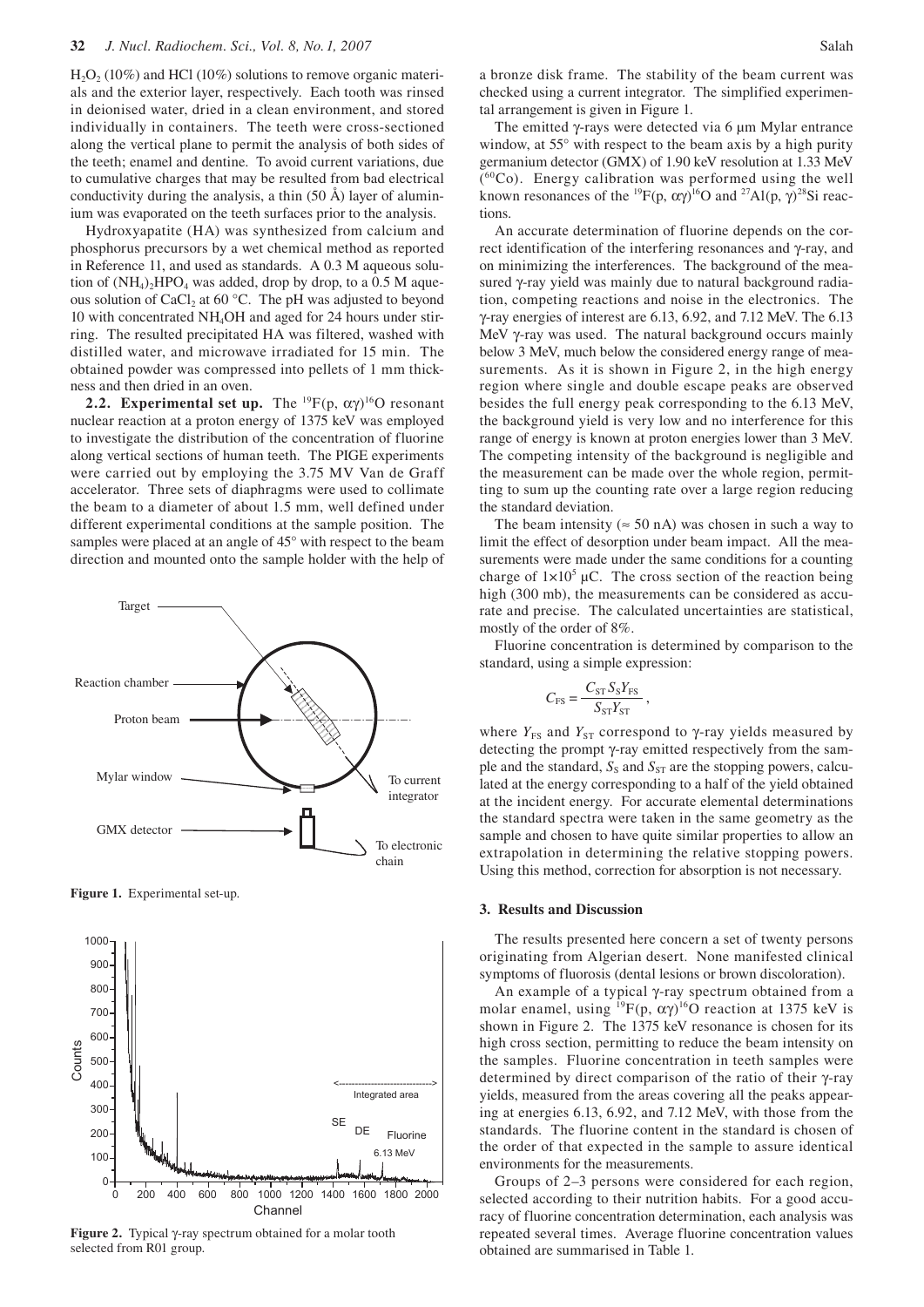**TABLE 1: Fluorine concentration in the enamel, dentine and crown-root junction of teeth samples collected from the south and north of Algeria** 

| Region |                 | Average fluorine concentration (mg/g) |          |                        |         |  |
|--------|-----------------|---------------------------------------|----------|------------------------|---------|--|
|        |                 | Enamel                                |          | Crown-Root<br>junction | Dentine |  |
|        |                 | Surface                               | Interior |                        |         |  |
|        | <b>R01</b>      | 4300                                  | 3700     | 2900                   | 3200    |  |
| South  | R <sub>02</sub> | 3700                                  | 3600     | 2900                   | 3500    |  |
|        | T01             | 4500                                  | 3500     | 3000                   | 3300    |  |
|        | <b>B01</b>      | 1300                                  | 1030     | 840                    | 1000    |  |
|        | <b>B02</b>      | 4000                                  | 3900     | 2900                   | 3500    |  |
|        | <b>B03</b>      | 3700                                  | 3090     | 2900                   | 3100    |  |
|        | <b>B04</b>      | 1500                                  |          | 1100                   | 500     |  |
| North  | Algiers         | 1030                                  |          |                        |         |  |
|        |                 | 740                                   |          |                        |         |  |
|        | Oran            | 750                                   |          |                        |         |  |

B, R, and T denote the southern regions and the given values correspond to an average taken over a group of 2-3 persons.

**TABLE 2: Contents of calcium, magnesium, sulphates, and fluorides in drinking water in southern Algeria** 

|                  |     |     | Region $Ca^{2+}$ (mg/L) $Mg^{2+}$ (mg/L) $SO4^{2-}$ (mg/L) $F^{-}$ (mg/L) |      |
|------------------|-----|-----|---------------------------------------------------------------------------|------|
| <b>B01</b>       | 152 | 31  | 674                                                                       | 0.23 |
| <b>B02</b>       | 100 | 57  | 501                                                                       | 1,40 |
| <b>B03</b>       | 120 | 52  | 410                                                                       | 1.85 |
| R <sub>01</sub>  | 72  | 30  | 655                                                                       | 2.49 |
| R <sub>0</sub> 2 | 140 | 263 | 710                                                                       | 1.73 |
| T <sub>01</sub>  | 300 | 197 | 530                                                                       | 2.79 |

**TABLE 3: Average fluorine concentration mapping obtained for both surface and interior sides of a molar tooth, taken from R01 group** 

| Tooth region | Concentration<br>$(\mu g/g)$ |                   |  |
|--------------|------------------------------|-------------------|--|
|              | Surface                      | Interior          |  |
|              | 4490                         | $3740^*$          |  |
| Crown        | 4020                         | 2600              |  |
| Frontier     | 2900                         | 2500              |  |
|              | 5890                         | 3080 <sup>*</sup> |  |
| Root         | 4300                         | 4100              |  |
|              | 2900                         | 2520              |  |

\* From up (crown) to down (root) as shown in Figure 3.

A comparison is made with the fluorine levels found in northern regions. The results reveal high fluorine concentrations in the southern regions, except for two groups (B01, B04) where values  $\leq 1500 \mu g/g$  are found for the outer layer and  $1000 \mu g/g$  in the internal regions of the teeth. Mostly, the fluorine concentration fluctuates between 3700 and 4500 µg/g along the outer regions of the teeth, while the concentration value in the internal regions is found to lie between 3090 and 3900 µg/g.

The main concentration values lie within the limits of fluo-

rosis, according to the standardised grading dental fluorosis. But, these are still not too high as could be expected by clinical findings, even if neither lesions, nor discolorations were observed. It is clear that the set of 20 teeth analysed here is not suitable for conclusion of a statistical quality. However, it may give insights in studying the mechanisms of fluorosis. Excess of fluorine may not be directly correlated to fluorosis since no clinical symptoms were observed on analyzed samples. The role of other elements may be crucial in its development.

From the northern regions, considered in the present study, less fluorine concentration is observed. The average value lies in the range reported for low fluorine levels in environmental areas.12

The highest fluorine concentration recorded in the southern regions is associated with the environment area. The hot climate, characteristic of these regions, leads to high level fluorine intake via drinking water and fluorine rich soil chemistry results in foodstuffs containing high levels of dissolved fluorides. This agrees well with the fact that fluorine contents found in enamel are higher than those obtained for dentine regions. Clinical studies have shown that fluoride intake rapidly enters mineralized tissues (bone and developing teeth). The factors controlling the incorporation into dental structures have been reviewed by Weidemann.<sup>13</sup> It is reported that fluoride content in adult teeth reaches about 2700 µg/g in areas with fluoride concentration in the drinking water of  $3 \text{ mg/L}^{13}$ 

Fluoride levels in fresh water vary according to geographical location and proximity to emission sources. Surface water concentrations generally range from 0.01 to 0.3 mg/L. Fluoride levels higher than 25 mg/L are found in areas where the natural rock is rich in fluoride and close to industrial outfalls.<sup>14</sup>

In the south of Algeria where endemic fluorosis is recognized, subterranean sources are used to supply the population with drinking water. To assess information on the relationship between the appearance of fluorosis and the concentration of fluorine in drinking water, many studies have been undertaken. The obtained results show that in these regions, water is characterized by high levels of fluoride content, often associated with excessive hardness and mineralization.<sup>15</sup>

Content average in calcium, magnesium, sulphates, and fluorides found in drinking water in southern Algerian regions is of about 190  $\pm$  31 mg/L for Ca<sup>2+</sup>, 120  $\pm$  24 mg/L for Mg<sup>2+</sup>, 520  $\pm$ 50 mg/L for  $SO_4^2$ <sup>-</sup>, and 1.6  $\pm$  0.3 mg/L for F<sup>-16</sup> However, according to certain studies, values as high as 5.82 mg/L were found for fluorides in the eastern zones of the south.<sup>17,18</sup> In Table 2, the reported values correspond to regions that are close to those considered in the present work. Nevertheless, lower values of the order of 0.5–0.9 mg/L F– are obtained for waters provided by deep underground sources.

Additional fraction of fluoride may come from foodstuffs. Tea and date, particularly rich in fluoride, constitute daily nourishment in these regions. Fluorides content in dates can reach 14 to 23 mg/kg and in tea leaves 50 to 125 mg/kg. Date is sufficient to provide daily fluoride intake of 0.5 mg.<sup>17,18</sup> Summarized results of studies aimed to assess the levels of fluoride in some vegetables, cultivated locally, give: potatoes 14.3 ppm, tomatoes 9 ppm, watermelon 12 ppm, and tea leaves 31 ppm.

In spite of the high fluoride content, certain regions are not concerned with dental fluorosis. This is attributed to the high magnesium levels found in the corresponding regions, due to the high adsorption rate of fluorites on the formed  $Mg(OH)<sub>2</sub>$ sites.<sup>19</sup>

In northern regions, drinking water is supplied by surface waters. Fluoride content found varies from 0.15 to 0.3 mg/ $L^{20}$ .

Table 3 gives a detailed mapping (as shown in Figure 3) of a molar tooth collected from R01 zone. Significant variations either for enamel or dentine were found for the whole analyzed teeth. However, it should be pointed out that the fluorine con-